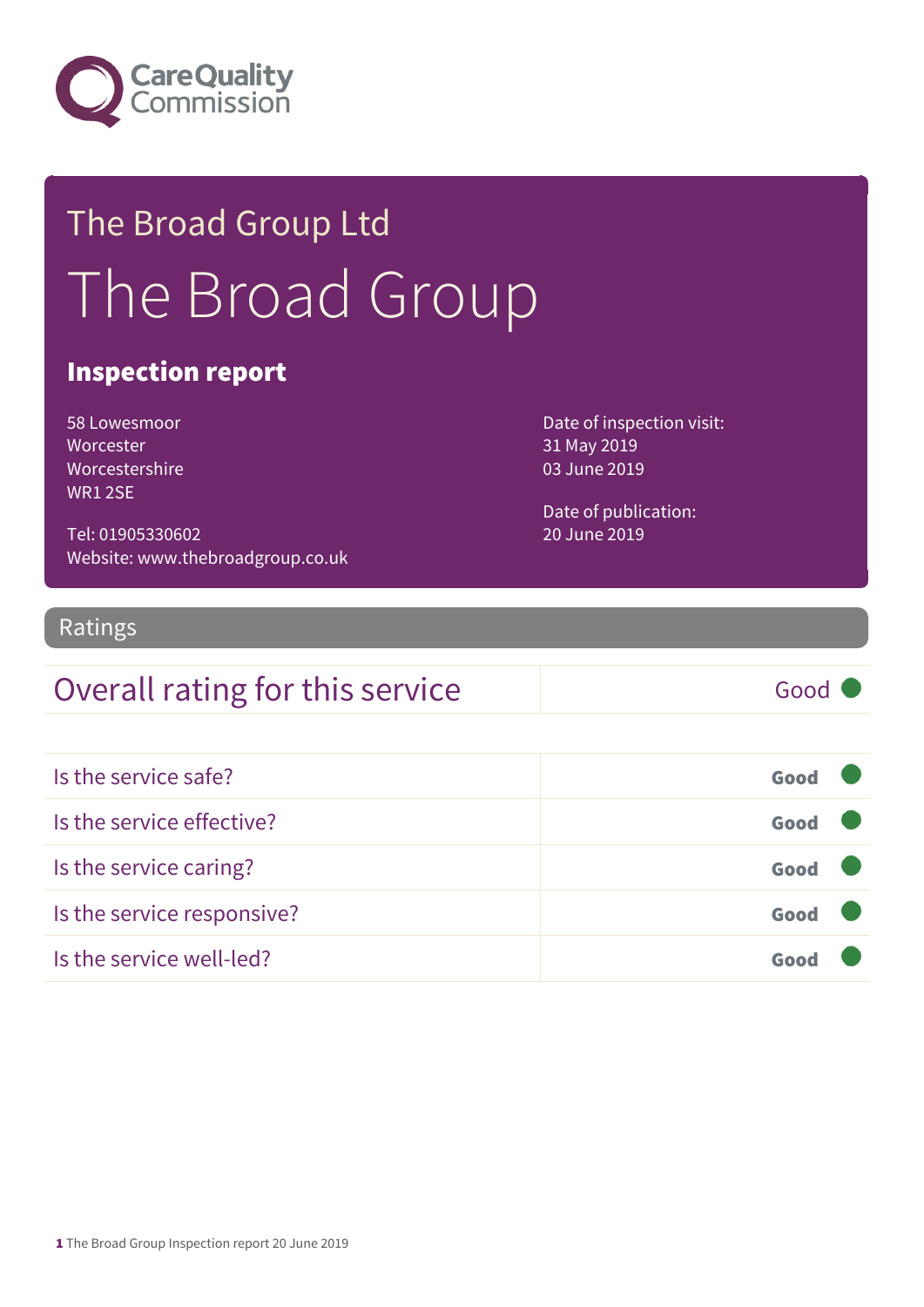### Summary of findings

#### Overall summary

About the service: The Broad Group is registered as a domiciliary care agency providing the regulated activity 'personal care' to people who live in their own homes. At the time of this inspection there was one person using the service.

CQC only inspects the service being received by people provided with 'personal care'; help with tasks related to personal hygiene and eating. Where they do we also take into account any wider social care provided.

People's experience of using this service:

A person who used the service commented they received the care they needed from staff who were kind and to feel and be as safe as possible within their home. The person valued the same regular staff who supported them to meet their needs at the agreed times and were flexible if changes were required.

The registered manager was reviewing the person's care plans, so they reflected the person's up to date care needs with any potential risks to them to guide staff practices.

Environmental risks were also assessed within the person's home to help avoid any potential accidents to the person who used the service or staff. Staff understood their responsibilities in reducing the spread of infections whilst undertaking their caring roles.

Staff were being recruited safely and there were enough staff to meet the support needs of people living in their own homes. Staff received appropriate training and they told us the training was good and relevant to their role. The registered manager was supported in their role and provided support to staff where they could discuss their ongoing development needs.

People were supported to have maximum choice and control of their lives and staff supported them in the least restrictive way possible; the policies and systems in the service supported this.

The registered manager worked in partnership with health and social care professionals so a person who used the service was supported to remain healthy and well.

A person who used the service enjoyed positive relationships with the staff team and were treated with kindness and respect. The person's independence was promoted by staff who encouraged them, and staff knew their needs and routines which were met and respected.

The provider had a complaints procedure and people knew how to complain and any comments or concerns were listened and acted on.

The registered manager provided consistent management and leadership and had identified areas for improvements. The registered manager was keen to gather people's views and experiences, so they could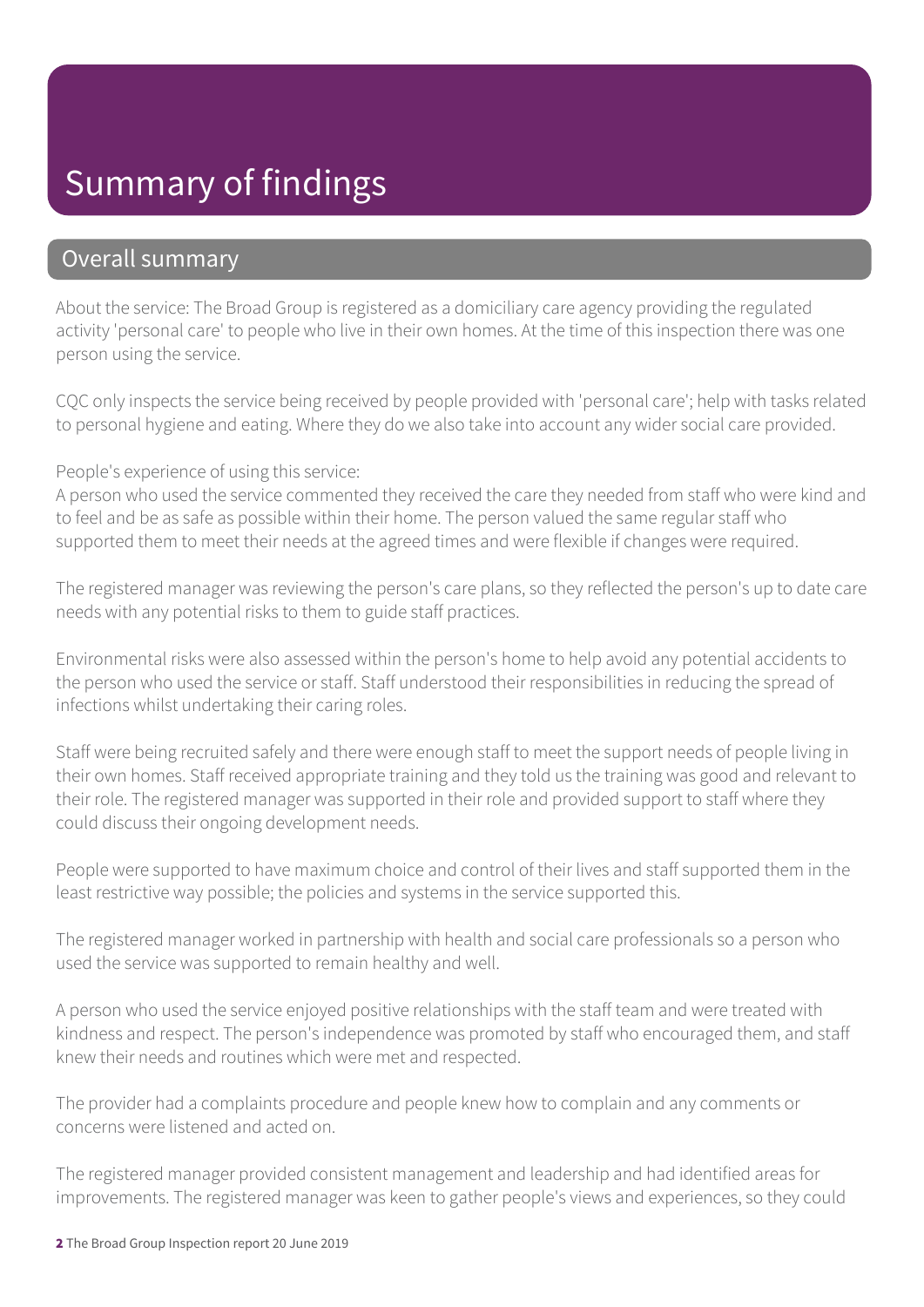develop the service based on these.

Rating at last inspection: This is the provider's first inspection at their new location.

Why we inspected: This inspection was part of our scheduled plan of visiting services to check the safety and quality of care people received.

Follow up: We will continue to monitor the service through the information we receive until we return, as part of the inspection programme. If any concerning information is received, we may inspect sooner.

For more details, please see the full report which is on the CQC website at www.cqc.org.uk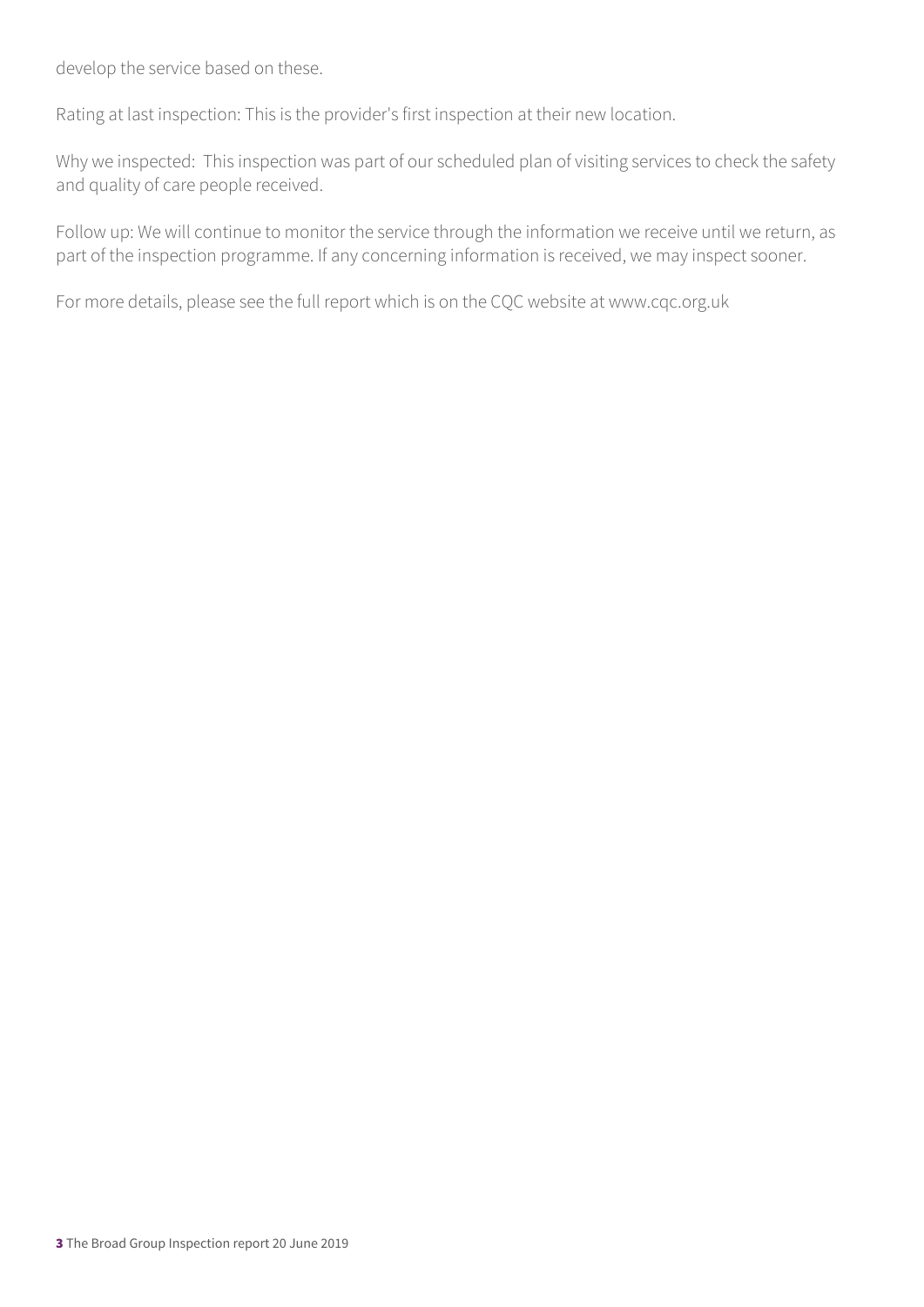### The five questions we ask about services and what we found

We always ask the following five questions of services.

| Is the service safe?                          | Good |
|-----------------------------------------------|------|
| The service was safe.                         |      |
| Details are in our Safe findings below.       |      |
| Is the service effective?                     | Good |
| The service was effective.                    |      |
| Details are in our Effective findings below.  |      |
| Is the service caring?                        | Good |
| The service was caring.                       |      |
| Details are in our Caring findings below.     |      |
| Is the service responsive?                    | Good |
| The service was responsive.                   |      |
| Details are in our Responsive findings below. |      |
| Is the service well-led?                      | Good |
| The service was well-led.                     |      |
| Details are in our Well-Led findings below.   |      |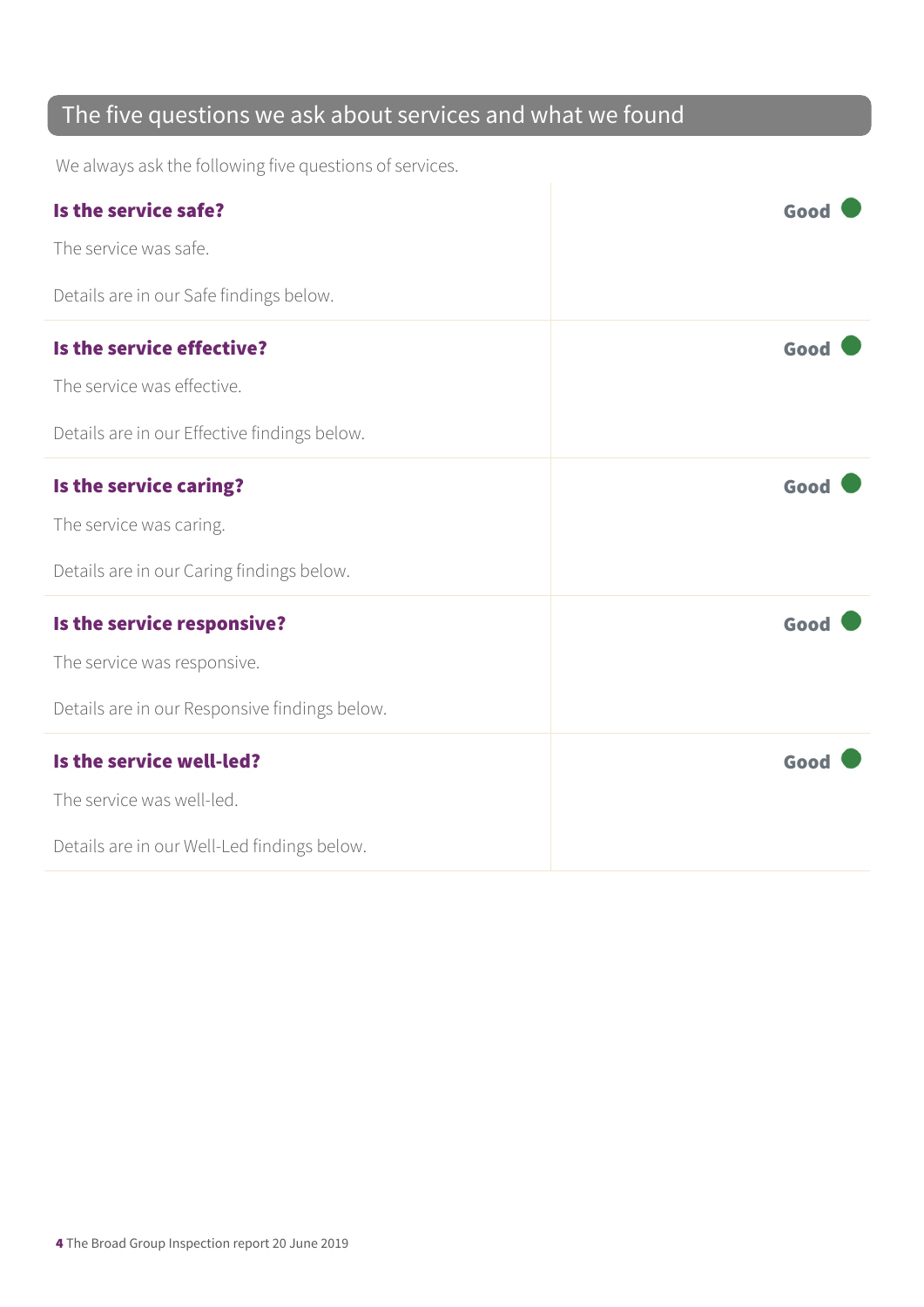

# The Broad Group

#### Detailed findings

### Background to this inspection

#### The inspection:

We carried out this inspection under Section 60 of the Health and Social Care Act 2008 (the Act) as part of our regulatory functions. This inspection was planned to check whether the provider was meeting the legal requirements and regulations associated with the Act, to look at the overall quality of the service, and to provide a rating for the service under the Care Act 2014.

#### Inspection team:

One inspector undertook the inspection.

#### Service and service type:

This service is a domiciliary care agency. It provides personal care to people living in their own homes. It provides services to people living with dementia, learning disabilities, mental health conditions, physical disabilities and sensory impairments to older people and younger adults. At the time of this inspection one person was receiving support.

The service had a manager registered with the Care Quality Commission. This means that they and the provider are legally responsible for how the service is run and for the quality and safety of the care provided.

#### Notice of inspection:

We gave the service 48 hours' notice of the inspection visit because it is small, and the manager is often out of the office supporting staff or providing care. We needed to be sure that they would be in.

Inspection site visit activity started on 31 May 2019 and ended on 11 June 2019. We visited the office location on 31 May 2019 to see the registered manager; and to review care records and policies and procedures. We also returned to the office location on 3 June 2019 to look at staff recruitment.

#### What we did:

Before the inspection we looked at information we held about the service, including notifications they had made to us about important events. We asked the local authority commissioners if they had any information to share with us about the services provided at the service. Commissioners are people who work to find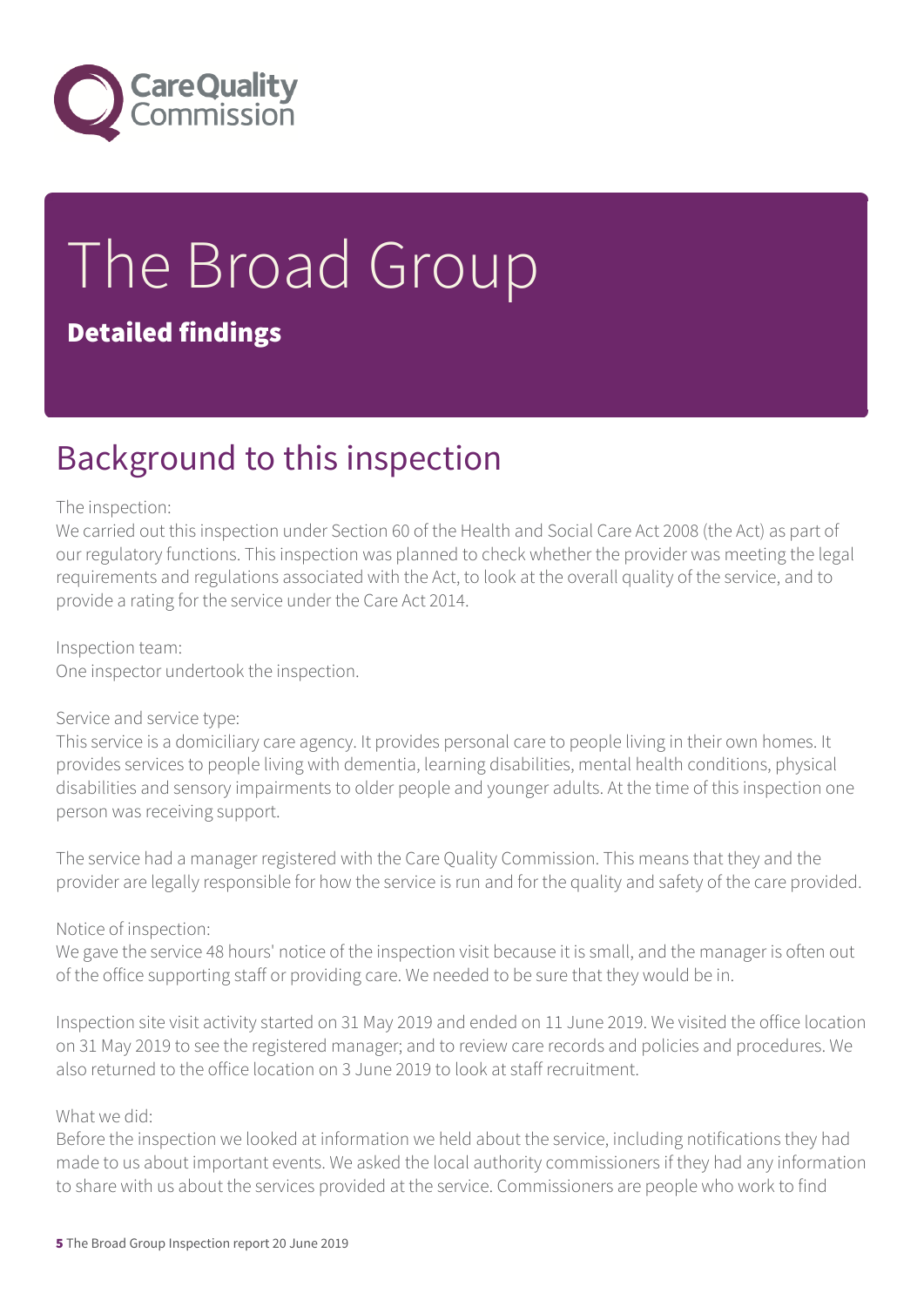appropriate care and support services which are paid for by the local authority.

During the inspection, we spoke with the registered manager and looked at one person's care records, and documents relating to the management of the service, including staff training records, recruitment, quality checks and meeting minutes.

Following the inspection, we received one person's written comments about their support and spoke with one staff member about their role.

The registered manager also sent us information which included a care plan and medicine record. We considered this information and included it within this report.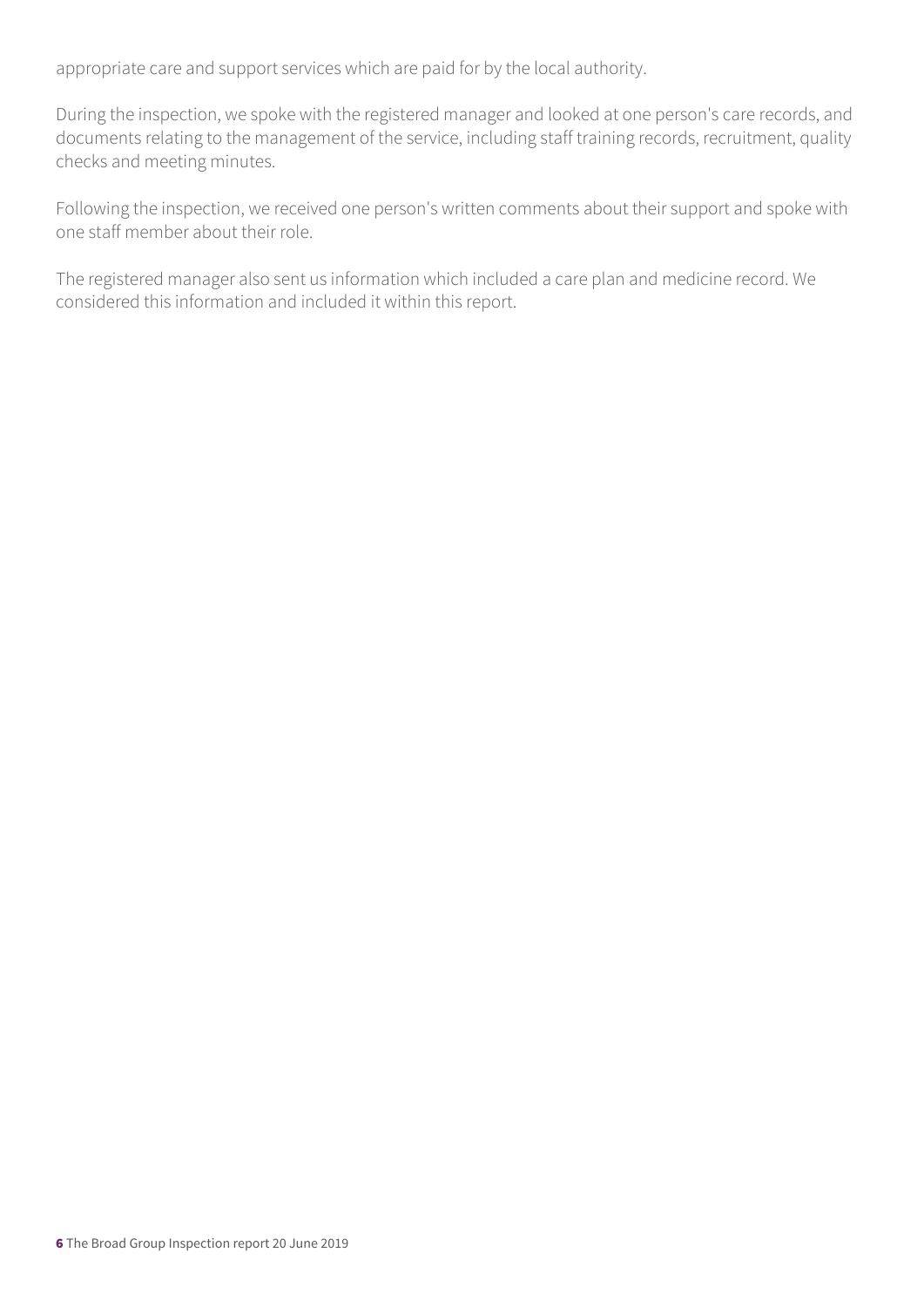

### Is the service safe?

### Our findings

Safe – this means we looked for evidence that people were protected from abuse and avoidable harm

People were safe and protected from avoidable harm. Legal requirements were met.

Assessing risk, safety monitoring and management:

- A person who used the service was supported to take part in activities of their choosing, maintain their independence and receive care and support safely because risk assessments were carried out.
- The registered manager had already identified and was in the process of updating care and risk planning documentation. This was reflective of the person's current needs and showed how the person's needs were supported to mitigate identified risks.
- The registered manager and a staff member who supported the person were able to explain to us how they minimised risks to the person's health and well-being. For example, helping the person with their physical needs in a safe way by encouraging them to use a specific aid.
- Monitoring processes were in place to ensure staff received additional training to support best practice where required to meet people's needs in a safe way.

Systems and processes to safeguard people from the risk of abuse:

- Staff had received training on safeguarding adults and the provider had relevant policies and procedures for managing risks and maintaining people's safety.
- A staff member we spoke with understood how to protect people from the risk of abuse and avoidable harm.
- The registered manager was aware of the local authority's safeguarding processes and their responsibility to share information with relevant professionals and other agencies to help protect people from abuse.

#### Staffing and recruitment:

- A person commented that they received support from the registered manager and a staff member who they knew well.
- The registered manager organised a person's support visits and their rota's in such a way which reduced the risk of staff not being able to support the person when needed.
- Staff recruitment records showed checks were completed on staff before they worked with people in their own home. This was confirmed by the registered manager and a staff member.

Using medicines safely:

● A person's own independence regarding their medicine was supported. At the time of inspection, the person occasionally required support with a specific prescribed medicine.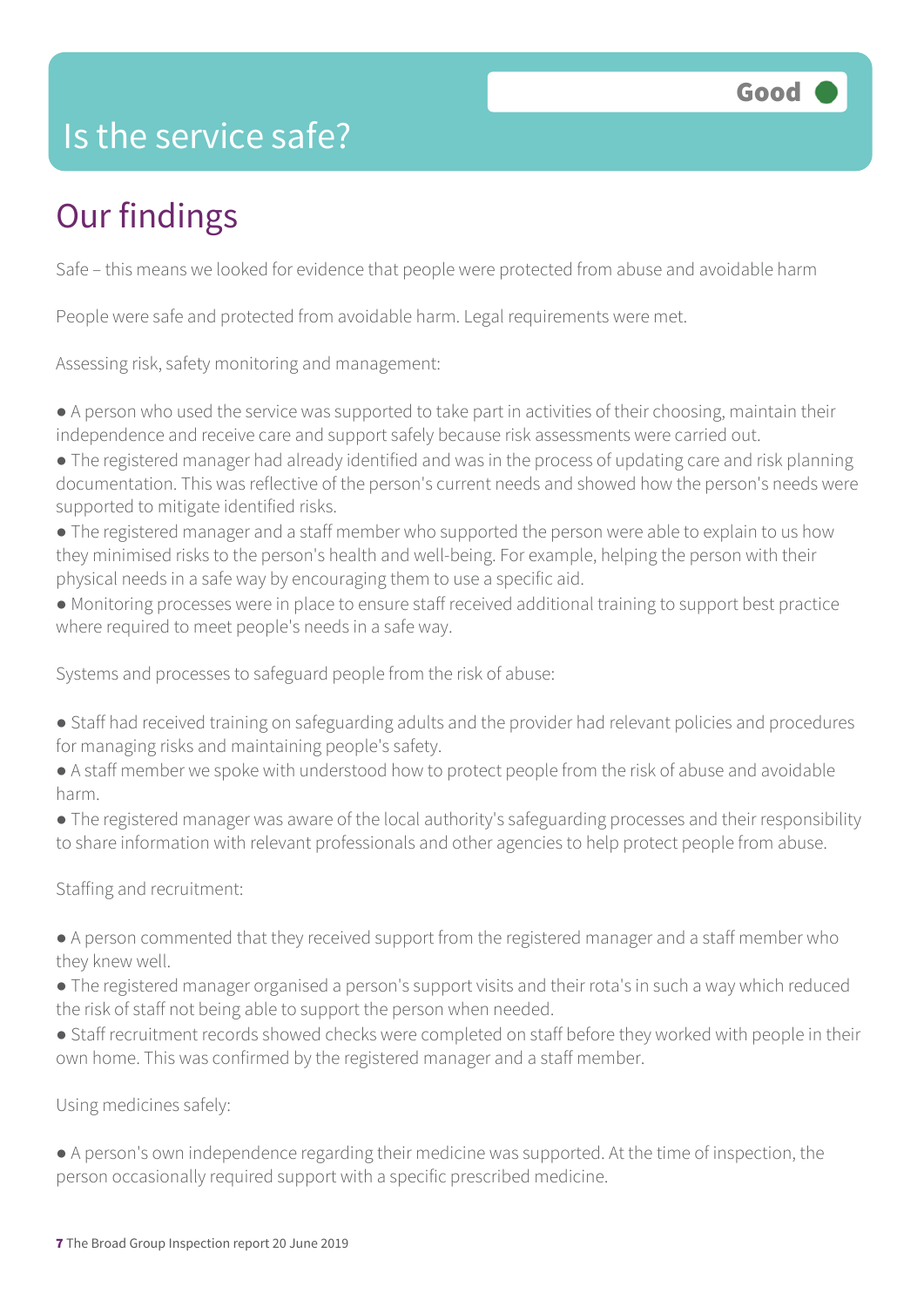- The provider had a medicines policy in place which reflected recommended guidelines.
- Staff were trained in administering medicines and competency had been assessed to be able to safely support people with their medicines when this was required as part of their support.

● The registered manager had introduced medicine records, so people's medicines would be accurately documented when support was provided.

Preventing and controlling infection:

- The provider had systems in place to ensure people were protected against the risk of infections.
- Staff completed training in infection prevention and control.
- Staff were provided with personal protective equipment, including gloves and aprons. On this subject a person told us staff had gloves to help them remain safe and healthy.

Learning lessons when things go wrong:

● There were appropriate forms and processes in place for use for recording and investigating accidents and incidents. There were systems in place to learn when things went wrong.

• The registered manager and a staff member we spoke with were aware of following the provider's policy which included reporting accidents and incidents.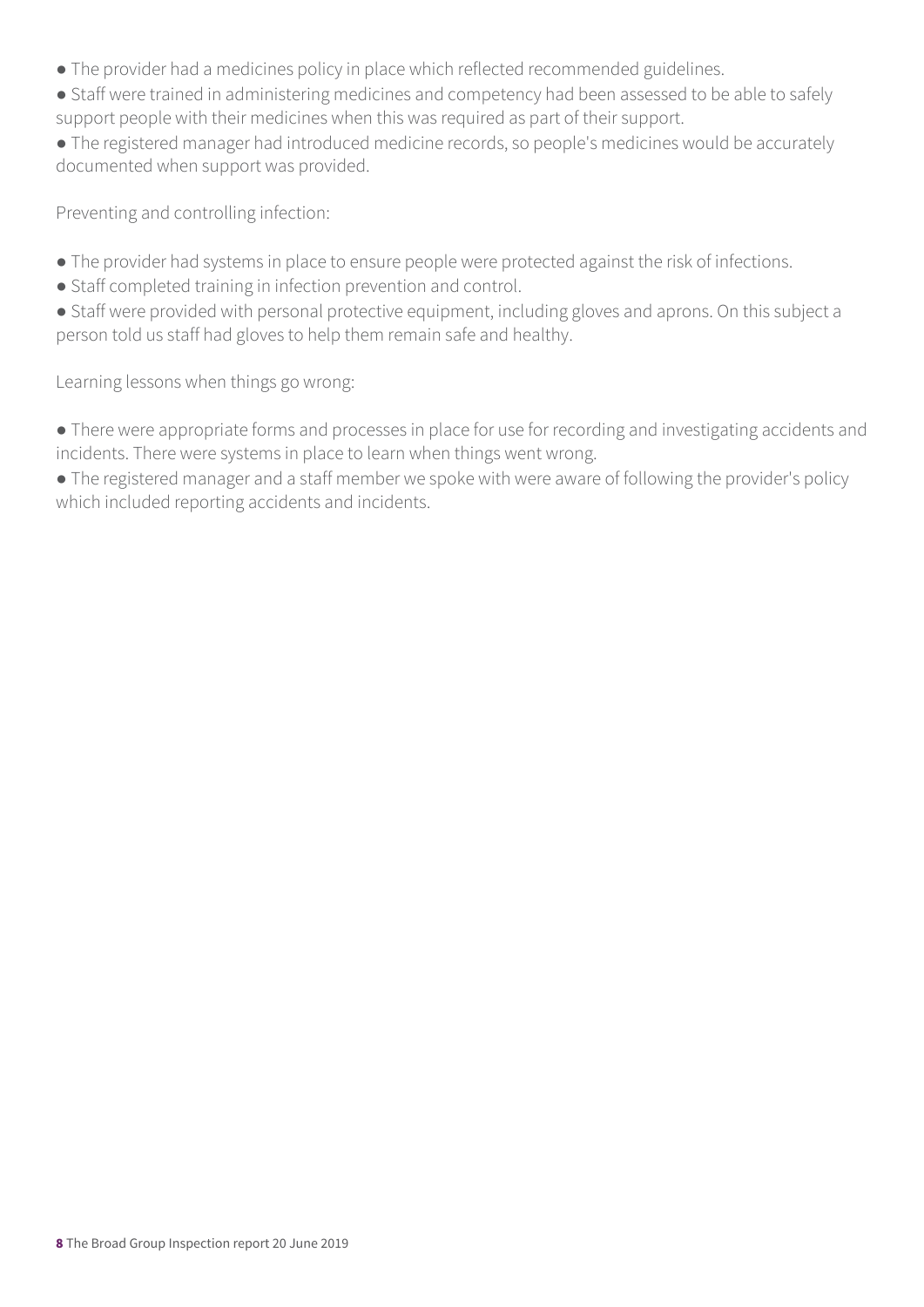### Is the service effective?

### Our findings

Effective – this means we looked for evidence that people's care, treatment and support achieved good outcomes and promoted a good quality of life, based on best available evidence

People's outcomes were consistently good, and people's feedback confirmed this.

Assessing people's needs and choices; delivering care in line with standards, guidance and the law:

- The provider had arrangements in place to assess people's needs and choices.
- Prior to using the service, people's needs were assessed by the registered manager to ensure effective care could be planned and delivered.

● The registered manager told us all aspects of people's needs and preferences were considered before it was agreed the right care could be provided. For example, a person who used the service was provided with flexible support which met their chosen lifestyle.

Staff support: induction, training, skills and experience:

- A person's comments showed they felt confident staff were skilled in providing care safely and effectively.
- A staff member we spoke with told us they felt supported in their role and were confident they had received all the training they needed to support a person effectively. This included specific training to gain more understanding of a person's health condition to support them in managing their health needs.
- The registered manager made sure they met with staff on a regular basis to discuss their practices together with any areas of improvement to ensure they continued to provide effective support.
- Staff who had been recruited by the provider had received induction training, which included a period of shadowing experienced members of staff.

Supporting people to eat and drink enough to maintain a balanced diet:

- People were supported at mealtimes in line with their plan of care.
- A person who required support with meals were assisted by staff who asked them what they preferred to eat and prepared food in line with their personal preferences and dietary needs.

Staff working with other agencies to provide consistent, effective, timely care: Supporting people to live healthier lives, access healthcare services and support:

- The registered manager and a staff member we spoke with told us they worked with other agencies and professionals to ensure a person was supported with their needs.
- Where a person who used the service received additional support from healthcare professionals this was recorded within their care records to show the person received a coordinated service.
- As part of supporting a person who used the service staff accompanied them to any health appointments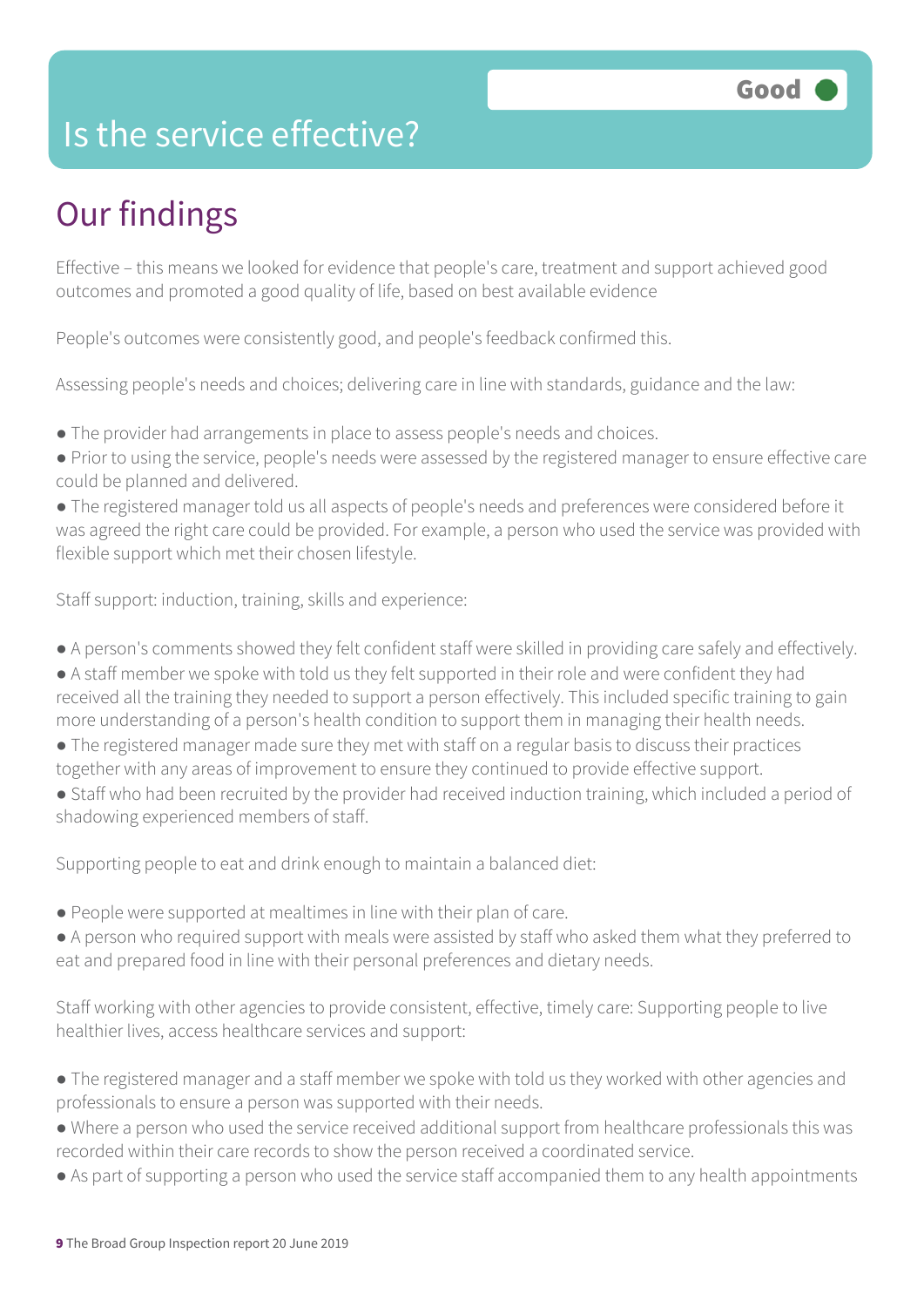and encouraged the person to follow any recommendations made by health professionals.

Adapting service, design, decoration to meet people's needs:

● The provider and registered manager had systems to identify, record and meet communication and support needs of people with a disability, impairment or sensory loss. This was so they could adapt the service to make sure people received the best care and support. This was a domiciliary care agency, so people received care in their own homes.

Ensuring consent to care and treatment in line with law and guidance:

• The Mental Capacity Act 2005 (MCA) provides a legal framework for making particular decisions on behalf of people who may lack the mental capacity to do so for themselves. The Act requires that, as far as possible, people make their own decisions and are helped to do so when needed. When they lack mental capacity to take particular decisions, any made on their behalf must be in their best interests and as least restrictive as possible. People can only be deprived of their liberty to receive care and treatment with appropriate legal authority.

People living in their homes can only be deprived of their liberty through a Court of Protection order. We checked whether the service was working within the principles of the MCA, whether any restrictions on people's liberty had been authorised and whether any conditions on such authorisations were being met.

● At the time of our inspection no one receiving support was subject to any restrictions under Court of Protection.

- The registered manager and a staff member showed an awareness and understanding of the MCA.
- People's consent had been sought by the registered manager before care and support was provided.
- Care records reflected that staff should always asked for consent before providing support.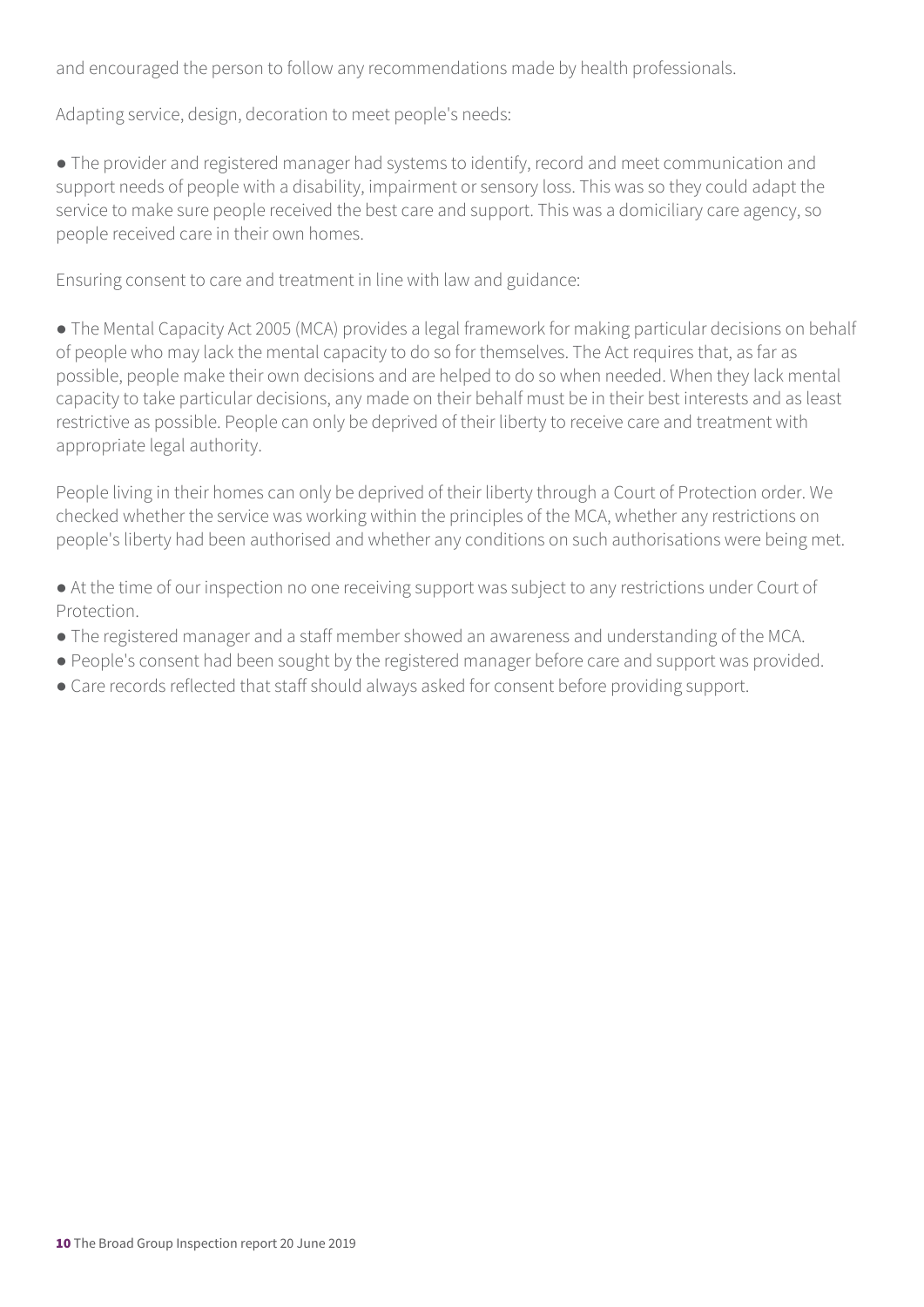### Is the service caring?

### Our findings

Caring – this means we looked for evidence that the service involved people and treated them with compassion, kindness, dignity and respect

People were supported and treated with dignity and respect; and involved as partners in their care.

Ensuring people are well treated and supported; respecting equality and diversity:

- A person who used the service showed through their comments they were supported in a caring way. For example, the person said they were able to share banter with a staff member which they enjoyed.
- In addition, the person commented on how staff met their diverse needs such as, staff using their skills when communicating with them.
- Staff had received training in equality and diversity. While speaking with us a staff member showed a good knowledge of a person's personality and individual needs and what was important to them.
- The registered manager was committed to ensuring people who used the service received the best possible care from staff who knew them well. They recognised this enabled people to build trusting relationships with staff who provided support.
- A staff member spoke positively about their role. They described how they had built up a good relationship with a person they provided support to and enabled the person to be in control of their support which was provided to meet their diverse needs.

Supporting people to express their views and be involved in making decisions about their care:

- A person who used the service was supported to express their views and to be involved, as far as possible, in making decisions about the care and support they received. For example, sending the person their daily diaries electronically to meet their communication preferences.
- Staff used a person's specific style of communication and the person confirmed this as they felt understood and involved in the decisions about their support.
- The registered manager and a staff member we spoke with showed they had a good knowledge of a person's personality, individual needs and what was important to them.
- When a person had expressed their views about their likes and dislikes these were respected.
- A staff member could tell us about, and records confirmed that the person's views about how they preferred to be supported had been acted on to promote positive outcomes.

Respecting and promoting people's privacy, dignity and independence:

- There was an ethos shared by the registered manager and a staff member we spoke with which showed they helped a person who used the service to retain their independent living skills.
- The registered manager and a staff member described how they ensured a person who used the service was treated with respect and dignity.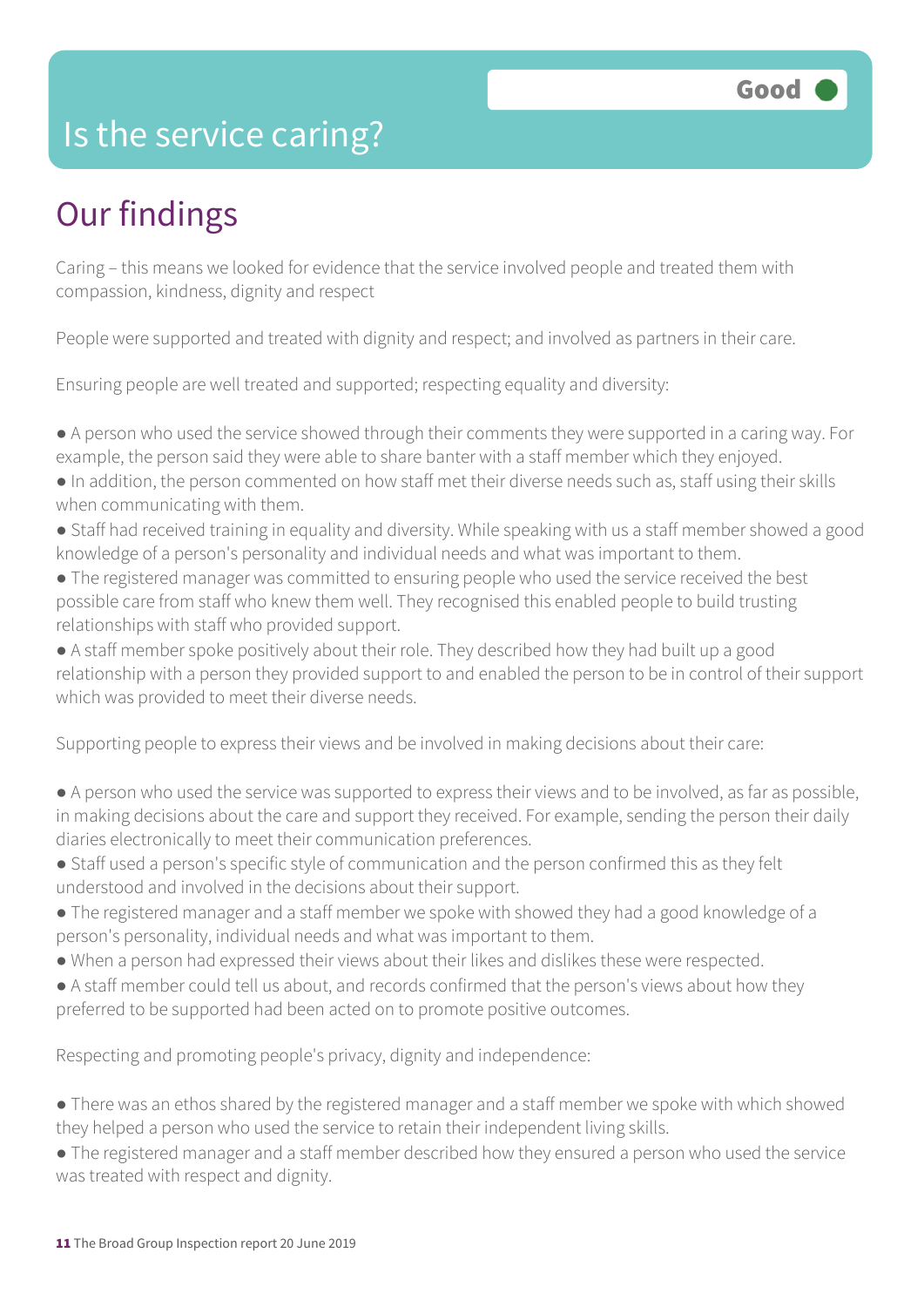● People's confidentiality was respected. Staff had a good understanding of the need to ensure people's confidentiality was maintained.

● People's private information remained secure. Care documentation was held confidentially, and systems and processes protected people's private information.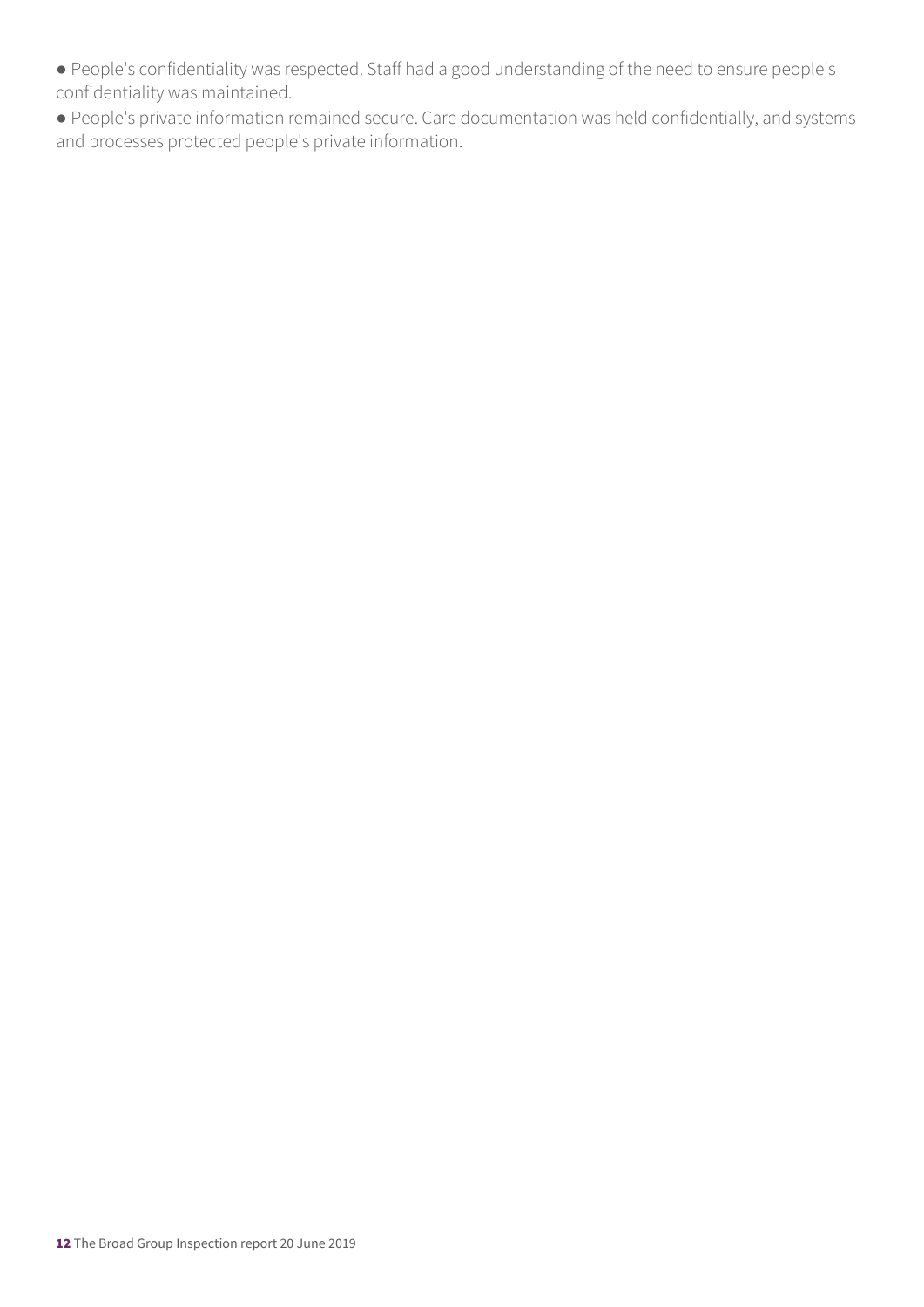### Is the service responsive?

### Our findings

Responsive – this means we looked for evidence that the service met people's needs

People's needs were met through good organisation and delivery.

Planning personalised care to meet people's needs, preferences, interests and give them choice and control:

● People were at the centre of care planning and were involved in the process. Where appropriate, relatives and advocates were consulted.

- The registered manager showed us they were reviewing the care plans of a person who used the service. We saw these care plans were centred on the person; they took account of their likes, dislikes, wishes and preferences about their daily routines.
- From speaking with the registered manager, they confirmed they had completed a lot of work in improving care documentation to ensure this was personalised to the person who used the service. This was so staff had as much guidance as needed to support people effectively and respond to their individual needs.
- A staff member we spoke with showed they were knowledgeable about the preferences of a person they supported which reflected the care planning the registered manager had made improvements to.
- A person's communication needs were known and understood by staff.
- The service had a strong commitment to putting the individual person at the centre of the support they provided. The commitment was evident in the conversations we had with both the registered manager and a staff member we spoke with.
- People were supported to be involved in planning their care such as the management team being able to provide information when required in different reading formats in line with the Accessible Information Standards. The Accessible Information Standards aim to provide people with information which they can easily understand.
- Staff completed a daily record at each support visit to ensure any concerns or identified changes were detailed making sure other staff had access to up-to-date information.
- The registered manager wanted the service provided to be responsive to people's needs and a person who used the service valued the support provided by staff who knew their routines well.

Improving care quality in response to complaints or concerns:

- A complaints procedure was in place. A person who used the service told us they would feel able to raise any concerns with the registered manager.
- Where a complaint had been raised this was investigated and learning points taken from this to continue to improve people's experiences of their support.
- The complaints procedure highlighted how people could make a formal complaint and timescales within which it would be resolved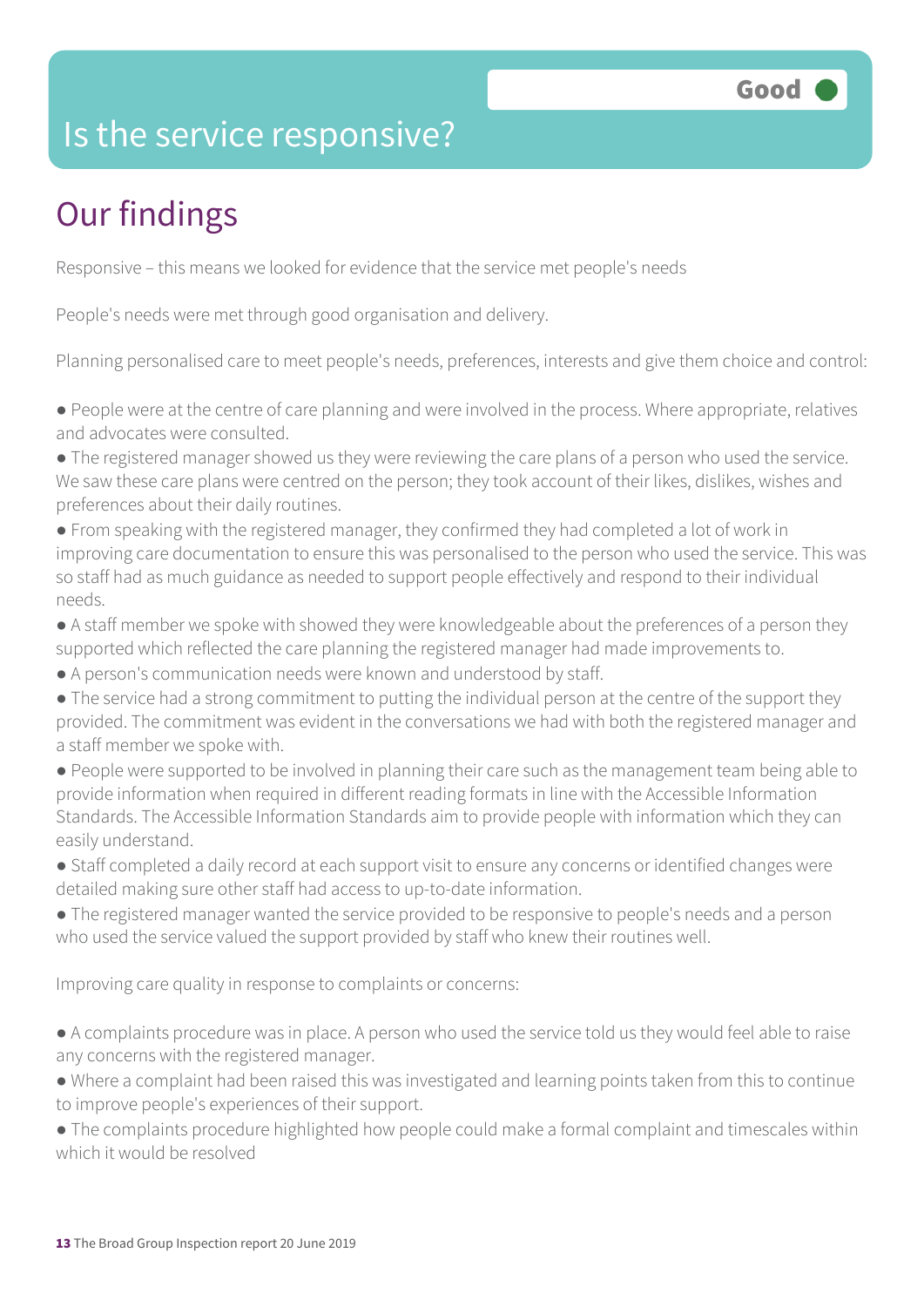End of life care and support:

● The registered manager informed us they were not currently providing care for people at the end of life. If this changed they would support people whilst working alongside other professionals to meet people's needs and wishes.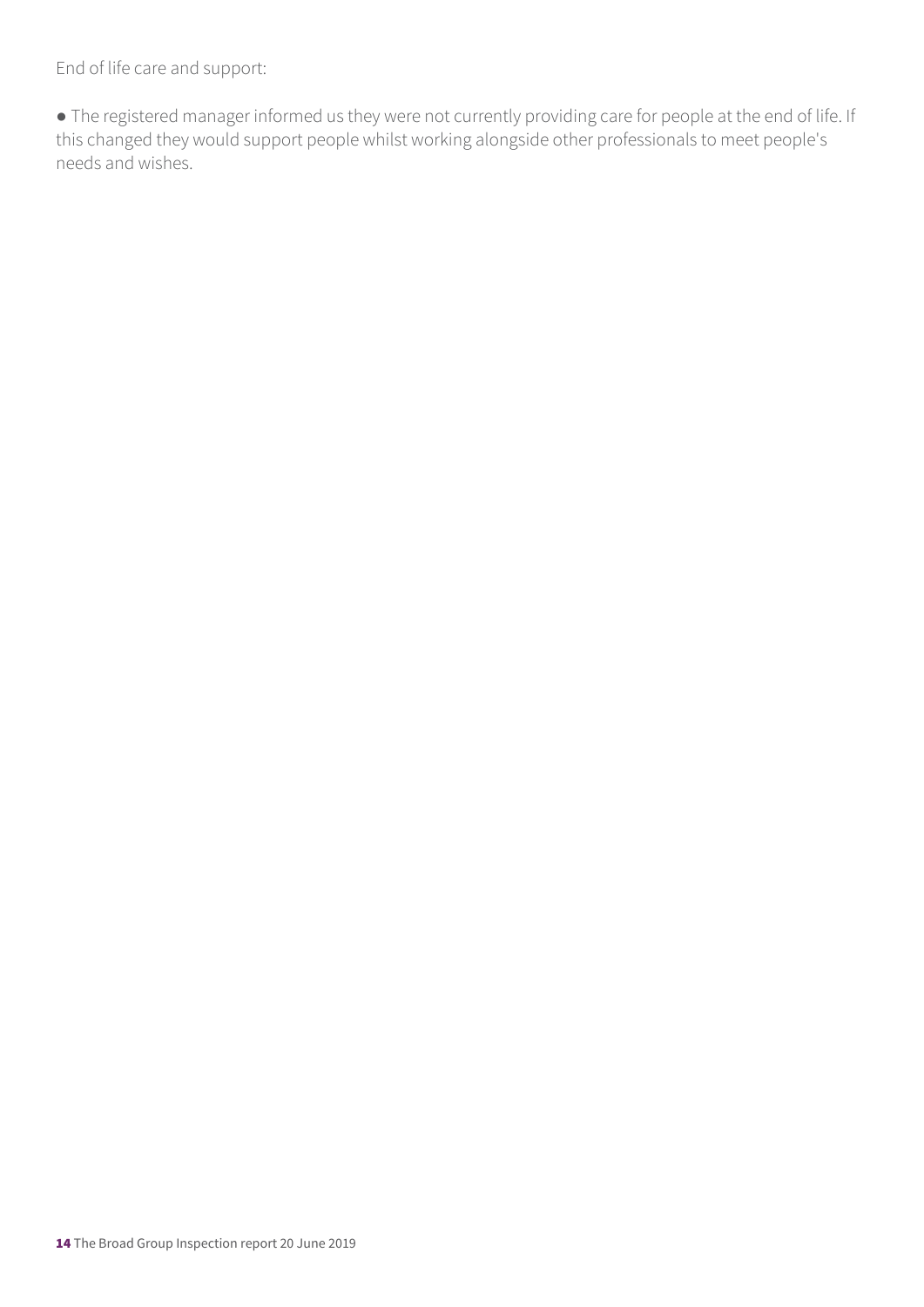### Is the service well-led?

### Our findings

Well-Led – this means we looked for evidence that service leadership, management and governance assured high-quality, person-centred care; supported learning and innovation; and promoted an open, fair culture.

The service was consistently managed and well-led. Leaders and the culture they created promoted highquality, person-centred care.

Planning and promoting person-centred, high-quality care and support with openness; and how the provider understands and acts on their duty of candour responsibility:

- A person who used the service was positive in their comments about their care and complimentary about a staff member who provided support.
- There was a registered manager in post who provided leadership and support. We found the registered manager to be open, honest and committed to making a genuine difference to the lives of people using the service.
- The registered manager spent time with staff and people who used the service. The registered manger used their comprehensive knowledge of people's needs when planning further the development of care.
- A staff member we spoke with was complimentary about their employment. They told us One staff member said "I love working here. The staff team are amazing."
- ●The registered manager described how they were passionate in continuing to maintain their ethos of providing support centered on each person as the service provision grew.
- Staff understood the registered manager's vision for the quality of care to be provided. A staff member told us they had support from the registered manager and operations director. They said the registered manager was, "A really positive influence" and, want the best care for a person who used the service and has it expands.

Managers and staff being clear about their roles, and understanding quality performance, risks and regulatory requirements:

● A person who used the service knew the registered manager well and felt able to direct their own support through their regular contact with them.

- Staff felt the service was well managed and people's care needs were met.
- Staff were supported to understand their roles through regular one to one meeting, with their manager. A staff member we spoke with described how they were encouraged by the support they received from the registered manager. They were encouraged to reflect on the support they provided and to focus on developing the service provided further.
- ●The registered manager checked the quality of the care provided and this assisted them in continuing to develop the service. For example, checks were made on the daily diaries completed to ensure a person's care and support was provided to meet their expectations and in line with their care planning.
- The registered manager and staff were supported to provide good care, based on best practice standards, by meetings with the provider, attending training, plus research linked to the needs of people using the